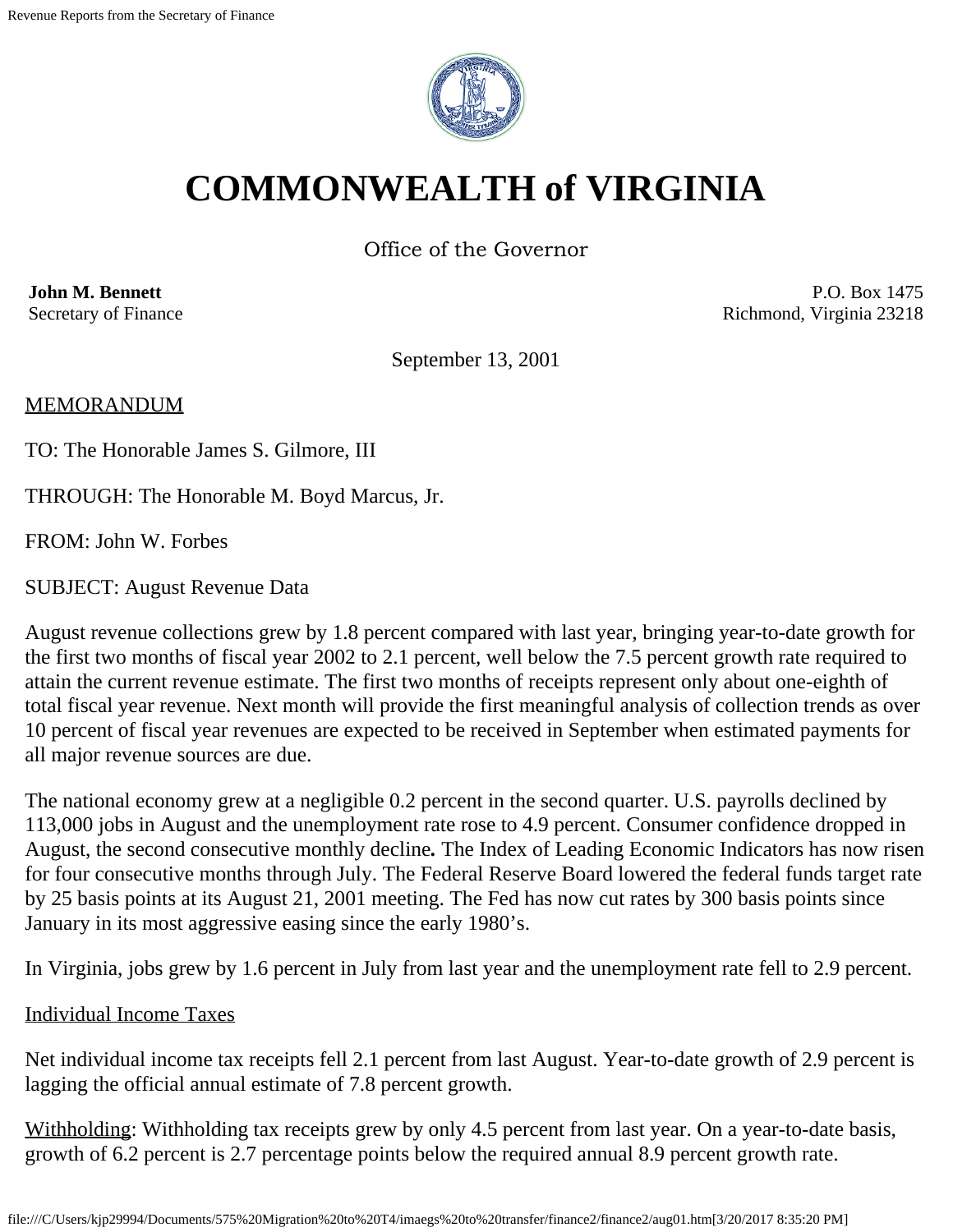Nonwithholding: Because the first individual estimated payment of fiscal year 2002 is not due until September, there is little activity in this source.

Refunds: In August, \$67.5 million in refunds were issued.

### **Sales**

Sales tax receipts were again soft in August, increasing by only 2.5 percent from last year. Annual sales tax collections are virtually flat, declining by 0.4 percent over the first two months of fiscal year 2002. August collections represent the seventh consecutive month that sales tax receipts have grown at or below four percent.

# Other Major Taxes

August, similar to July, is not a significant month for collections of corporate income tax, public service gross receipts tax, or insurance premiums tax.

### **Interest**

Interest collections in August were \$27.3 million compared with \$22.0 million in August of last year. The year-to-date decline of 3.0 percent is below the required annual estimate of 4.6 percent growth.

# ABC Taxes

Collections of ABC taxes were \$3.9 million in August, equaling the amount collected in August of last year. The year-to-date decline of 4.3 percent is well below the required annual estimate of 1.6 percent growth.

# All Other Revenue

Revenue from all other sources surged by 33.7 percent for the month, with year-to-date growth of 20.1 percent. The primary reason for the strong performance through August is the continuing strength in recordation taxes as low interest rates spur robust activity in the housing and refinancing markets.

# **Lottery**

August net income was \$30.6 million, \$4.6 million more than last August. The Big Game jackpot rolled until August 31 to \$118 million and Lotto Virginia had a \$27 million jackpot on August 1 before being won. Lottery year-to-date net income growth of  $-2.0$  percent is ahead of the annual estimate of  $-5.7$ percent.

# **Summary**

Revenue growth for the first two months of fiscal year 2002 has been soft, indicative of a slowing economy. July and August collections are mainly payroll withholding and sales tax -- about 96 percent of total revenue to date -- and collections in both sources have slowed over the last few months. September will provide the first significant insight into fiscal year collections as individuals, corporations, utilities and insurance companies will make their first estimated payment of fiscal year 2002 and sales tax collections